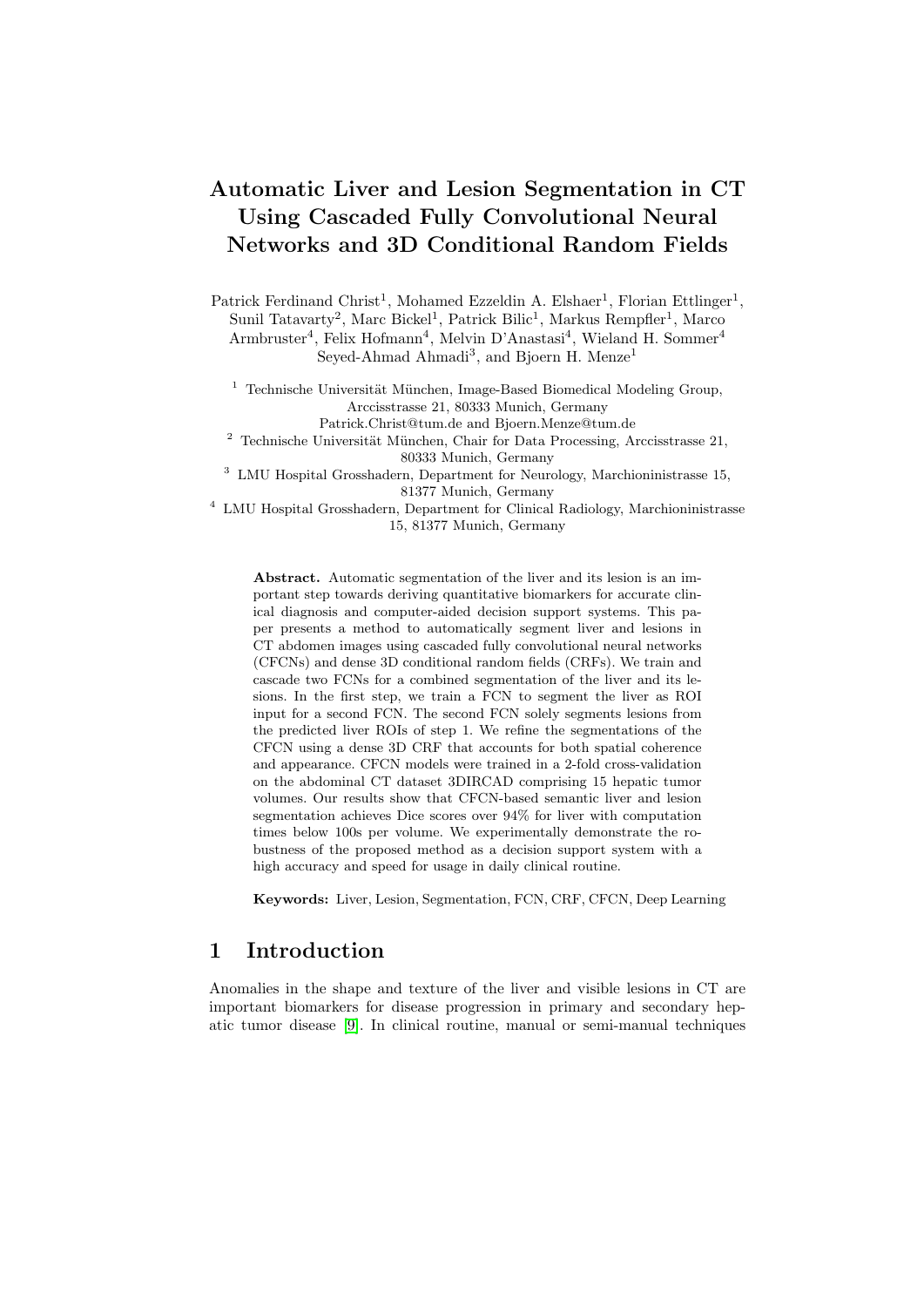#### 2 Christ et al.

are applied. These, however, are subjective, operator-dependent and very timeconsuming. In order to improve the productivity of radiologists, computer-aided methods have been developed in the past, but the challenges in automatic segmentation of combined liver and lesion remain, such as low-contrast between liver and lesion, different types of contrast levels (hyper-/hypo-intense tumors), abnormalities in tissues (metastasectomie), size and varying amount of lesions.

Nevertheless, several interactive and automatic methods have been developed to segment the liver and liver lesions in CT volumes. In 2007 and 2008, two Grand Challenges benchmarks on liver and liver lesion segmentation have been conducted [\[9](#page-7-0)[,4\]](#page-7-1). Methods presented at the challenges were mostly based on statistical shape models. Furthermore, grey level and texture based methods have been developed [\[9\]](#page-7-0). Recent work on liver and lesion segmentation employs graph cut and level set techniques [\[16,](#page-7-2)[15,](#page-7-3)[17\]](#page-7-4), sigmoid edge modeling [\[5\]](#page-7-5) or manifold and machine learning [\[11,](#page-7-6)[6\]](#page-7-7). However, these methods are not widely applied in clinics, due to their speed and robustness on heterogeneous, low-contrast reallife CT data. Hence, interactive methods were still developed [\[7,](#page-7-8)[1\]](#page-6-0) to overcome these weaknesses, which yet involve user interaction.

Deep Convolutional Neural Networks CNN have gained new attention in the scientific community for solving computer vision tasks such as object recognition, classification and segmentation [\[14,](#page-7-9)[18\]](#page-7-10), often out-competing state-of-the art methods. Most importantly, CNN methods have proven to be highly robust to varying image appearance, which motivates us to apply them to fully automatic liver and lesions segmentation in CT volumes.

Semantic image segmentation methods based on fully convolutional neural networks FCN were developed in [\[18\]](#page-7-10), with impressive results in natural image segmentation competitions [\[3,](#page-6-1)[24\]](#page-7-11). Likewise, new segmentation methods based on CNN and FCNs were developed for medical image analysis, with highly competitive results compared to state-of-the-art. [\[20,](#page-7-12)[8](#page-7-13)[,23,](#page-7-14)[21,](#page-7-15)[19,](#page-7-16)[12\]](#page-7-17).

<span id="page-1-0"></span>In this work, we demonstrate the combined automatic segmentation of the liver and its lesions in low-contrast heterogeneous CT volumes. Our contributions are three-fold. First, we train and apply fully convolutional CNN on CT volumes of the liver for the first time, demonstrating the adaptability to challenging segmentation of hepatic liver lesions. Second, we propose to use a cascaded fully convolutional neural network (CFCN) on CT slices, which segments liver and lesions sequentially, leading to significantly higher segmentation quality. Third, we propose to combine the cascaded CNN in 2D with a 3D dense conditional random field approach (3DCRF) as a post-processing step, to achieve higher segmentation accuracy while preserving low computational cost and memory consumption. In the following sections, we will describe our proposed pipeline (Section [2.2\)](#page-3-0) including CFCN (Section [2.3\)](#page-3-1) and 3D CRF (Section [2.4\)](#page-4-0), illustrate experiments on the 3DIRCADb dataset (Section [2\)](#page-1-0) and summarize the results (Section [4\)](#page-6-2).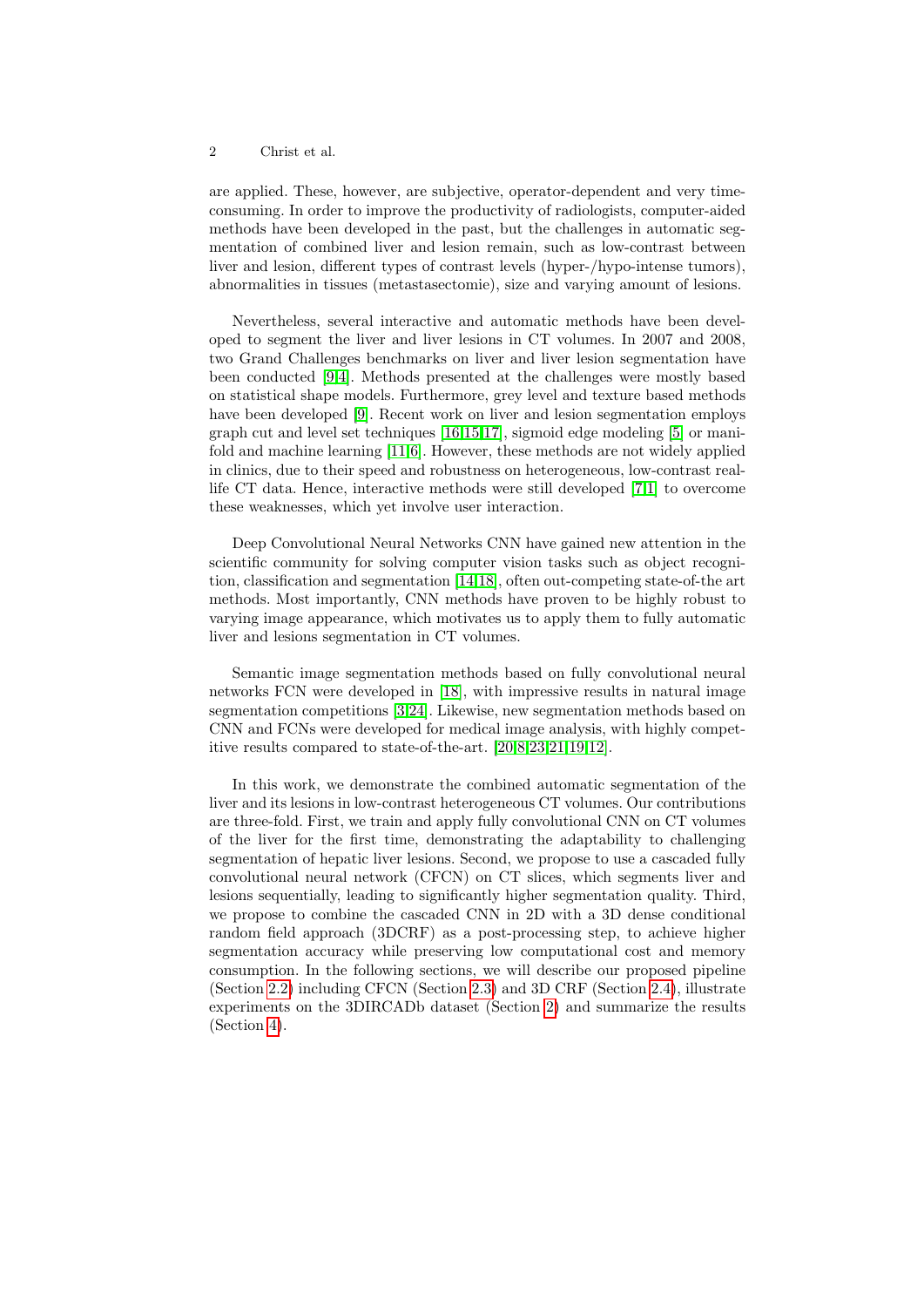## 2 Methods



<span id="page-2-1"></span>Fig. 1. Automatic liver and lesion segmentation with cascaded fully convolutional networks (CFCN) and dense conditional random fields (CRF). Green depicts correctly predicted liver segmentation, yellow for liver false negative and false positive pixels (all wrong predictions), blue shows correctly predicted lesion segmentation and red lesion false negative and false positive pixels (all wrong predictions). In the first row, the false positive lesion prediction in B of a single UNet as proposed by [\[20\]](#page-7-12) were eliminated in C by CFCN as a result of restricting lesion segmentation to the liver ROI region. In the second row, applying the 3DCRF to CFCN in F increases both liver and lesion segmentation accuracy further, resulting in a lesion Dice score of 82.3%.

In the following section, we denote the  $3D$  image volume as  $I$ , the total number of voxels as N and the set of possible labels as  $\mathcal{L} = \{0, 1, \ldots, l\}$ . For each voxel i, we define a variable  $x_i \in \mathcal{L}$  that denotes the assigned label. The probability of a voxel i belonging to label  $k$  given the image  $I$  is described by  $P(x_i = k|I)$  and will be modelled by the FCN. In our particular study, we use  $\mathcal{L} = \{0, 1, 2\}$  for background, liver and lesion, respectively.

#### 2.1 3DIRCADb Dataset

For clinical routine usage, methods and algorithms have to be developed, trained and evaluated on heterogeneous real-life data. Therefore, we evaluated our pro-posed method on the 3DIRCADb dataset<sup>[5](#page-2-0)</sup>[\[22\]](#page-7-18). In comparison to the the grand

<span id="page-2-0"></span> $5$  The dataset is available on <http://ircad.fr/research/3d-ircadb-01>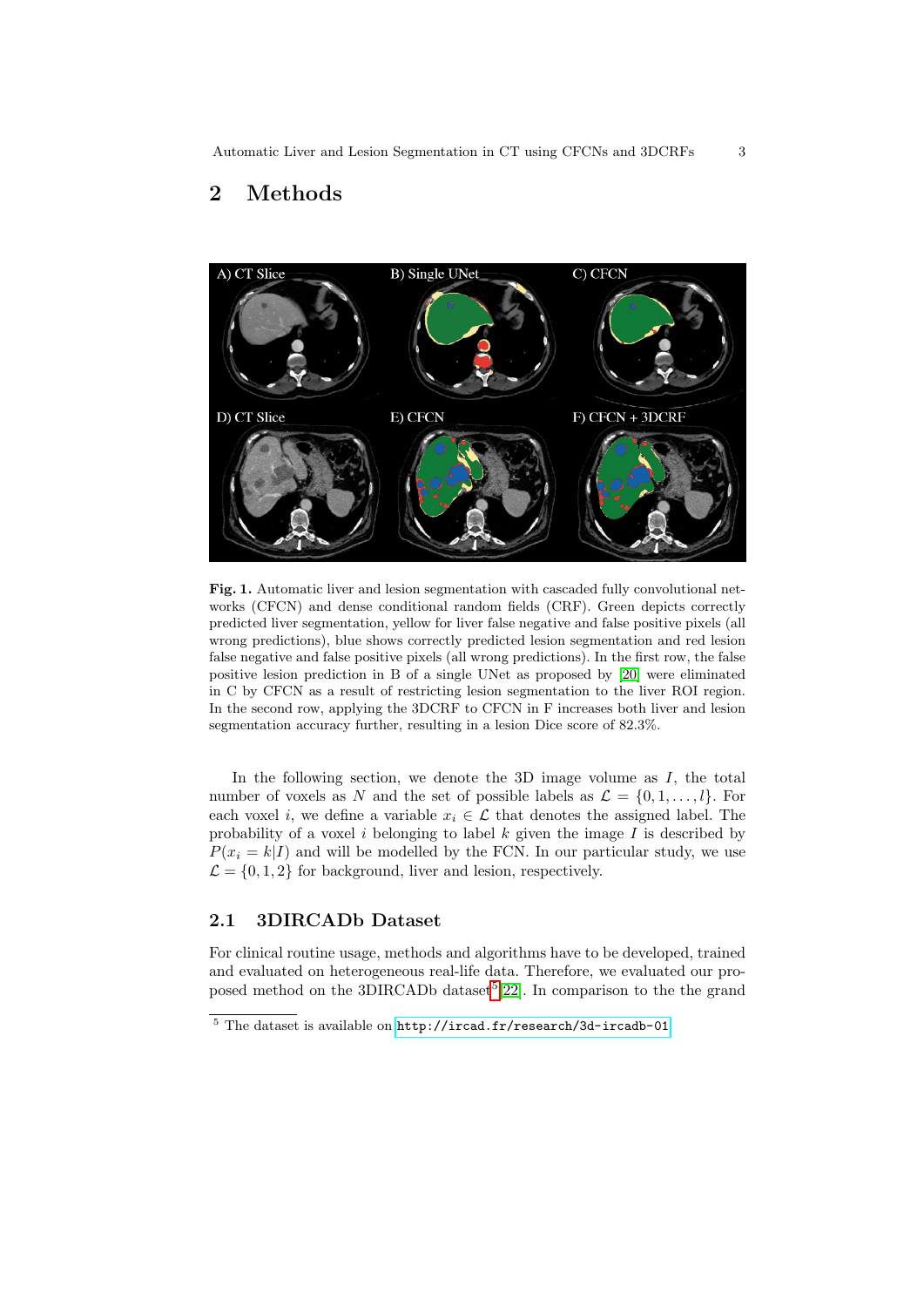4 Christ et al.

challenge datasets, the 3DIRCADb dataset offers a higher variety and complexity of livers and its lesions and is publicly available. The 3DIRCADb dataset includes 20 venous phase enhanced CT volumes from various European hospitals with different CT scanners. For our study, we trained and evaluated our models using the 15 volumes containing hepatic tumors in the liver with 2-fold cross validation. The analyzed CT volumes differ substantially in the level of contrast-enhancement, size and number of tumor lesions (1 to 42). We assessed the performance of our proposed method using the quality metrics introduced in the grand challenges for liver and lesion segmentation by [\[9](#page-7-0)[,4\]](#page-7-1).

#### <span id="page-3-0"></span>2.2 Data preparation, processing and pipeline

Pre-processing was carried out in a slice-wise fashion. First, the Hounsfield unit values were windowed in the range [−100, 400] to exclude irrelevant organs and objects, then we increased contrast through histogram equalization. As in [\[20\]](#page-7-12), to teach the network the desired invariance properties, we augmented the data by applying translation, rotation and addition of gaussian noise. Thereby resulting in an increased training dataset of 22,693 image slices, which were used to train two cascaded FCNs based on the UNet architecture [\[20\]](#page-7-12). The predicted segmentations are then refined using dense 3D Conditional Random Fields. The entire pipeline is depicted in [Figure 2.](#page-4-1)

#### <span id="page-3-1"></span>2.3 Cascaded Fully Convolutional Neural Networks (CFCN)

We used the UNet architecture [\[20\]](#page-7-12) to compute the soft label probability maps  $P(x_i|I)$ . The UNet architecture enables accurate pixel-wise prediction by combining spatial and contextual information in a network architecture comprising 19 convolutional layers. In our method, we trained one network to segment the liver in abdomen slices (step 1), and another network to segment the lesions, given an image of the liver (step 2). The segmented liver from step 1 is cropped and resampled to the required input size for the cascaded UNet in step 2, which further segments the lesions.

The motivation behind the cascade approach is that it has been shown that UNets and other forms of CNNs learn a hierarchical representation of the provided data. The stacked layers of convolutional filters are tailored towards the desired classification in a data-driven manner, as opposed to designing handcrafted features for separation of different tissue types. By cascading two UNets, we ensure that the UNet in step 1 learns filters that are specific for the detection and segmentation of the liver from an overall abdominal CT scan, while the UNet in step 2 arranges a set of filters for separation of lesions from the liver tissue. Furthermore, the liver ROI helps in reducing false positives for lesions.

A crucial step in training FCNs is appropriate class balancing according to the pixel-wise frequency of each class in the data. In contrast to [\[18\]](#page-7-10), we observed that training the network to segment small structures such as lesions is not possible without class balancing, due to the high class imbalance. Therefore we introduced an additional weighting factor  $\omega^{class}$  in the cross entropy loss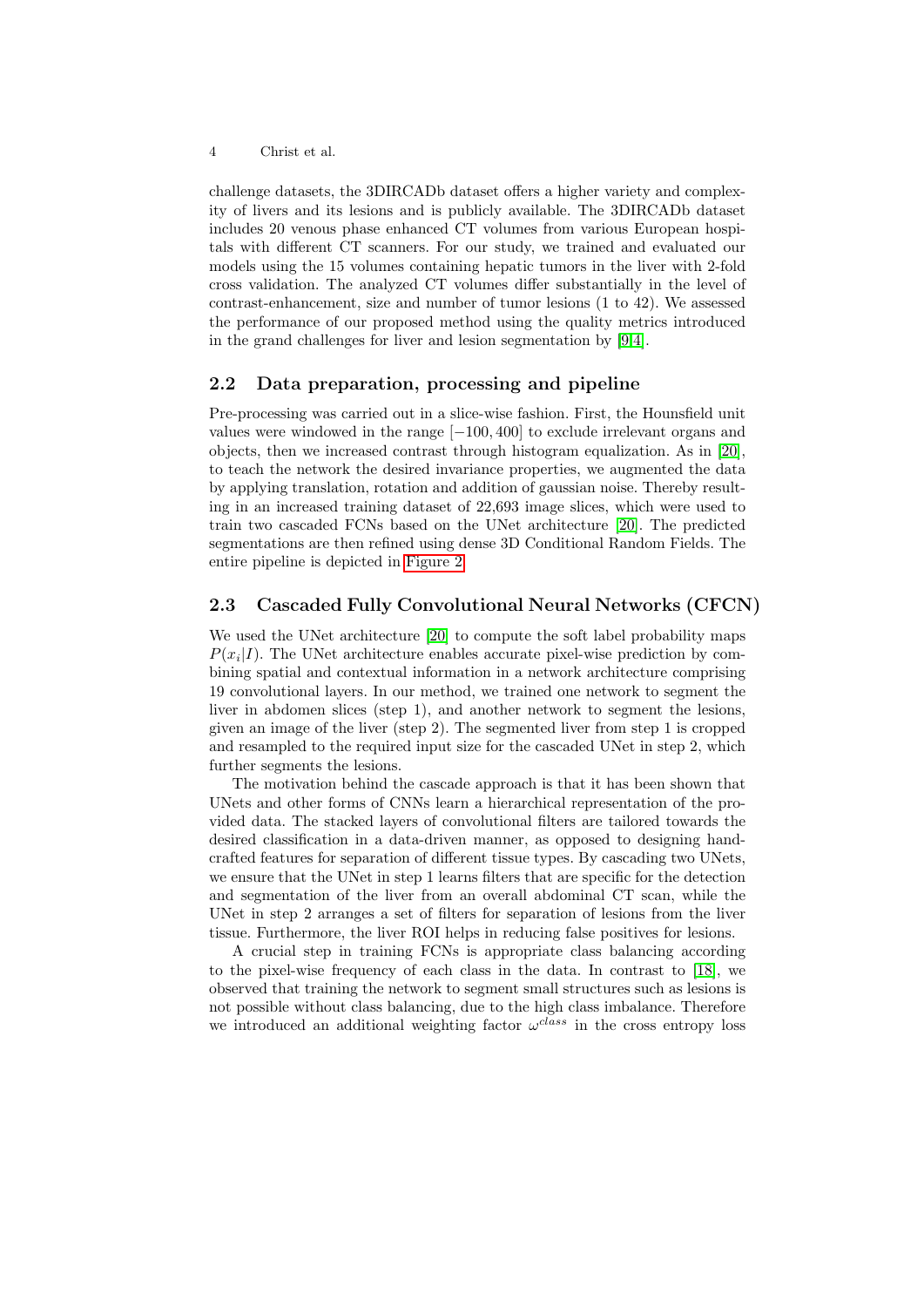

<span id="page-4-1"></span>Fig. 2. Overview of the proposed image segmentation pipeline. In the training phase, the CT volumes are trained after pre-processing and data augmentation in a cascaded fully convolutional neural network (CFCN). To gain the final segmented volume, the test volume is fed-forward in the (CFCN) and refined afterwards using a 3D conditional random field 3DCRF.

function L of the FCN.

$$
L = -\frac{1}{n} \sum_{i=1}^{N} \omega_i^{class} \left[ \hat{P}_i \log P_i + (1 - \hat{P}_i) \log(1 - P_i) \right]
$$
 (1)

 $P_i$  denotes the probability of voxel i belonging to the foreground,  $\hat{P}_i$  represents the ground truth. We chose  $\omega_i^{class}$  to be  $\frac{1}{|\text{pixels of Class }x_i=k|}.$ 

The CFCNs were trained on a NVIDIA Titan X GPU, using the deep learning framework caffe [\[10\]](#page-7-19), at a learning rate of 0.001, a momentum of 0.8 and a weight decay of 0.0005.

#### <span id="page-4-0"></span>2.4 3D Conditional Random Field (3DCRF)

Volumetric FCN implementation with 3D convolutions is strongly limited by GPU hardware and available VRAM [\[19\]](#page-7-16). In addition, the anisotropic resolution of medical volumes (e.g. 0.57-0.8mm in xy and 1.25-4mm in z voxel dimension in 3DIRCADb) complicates the training of discriminative 3D filters. Instead, to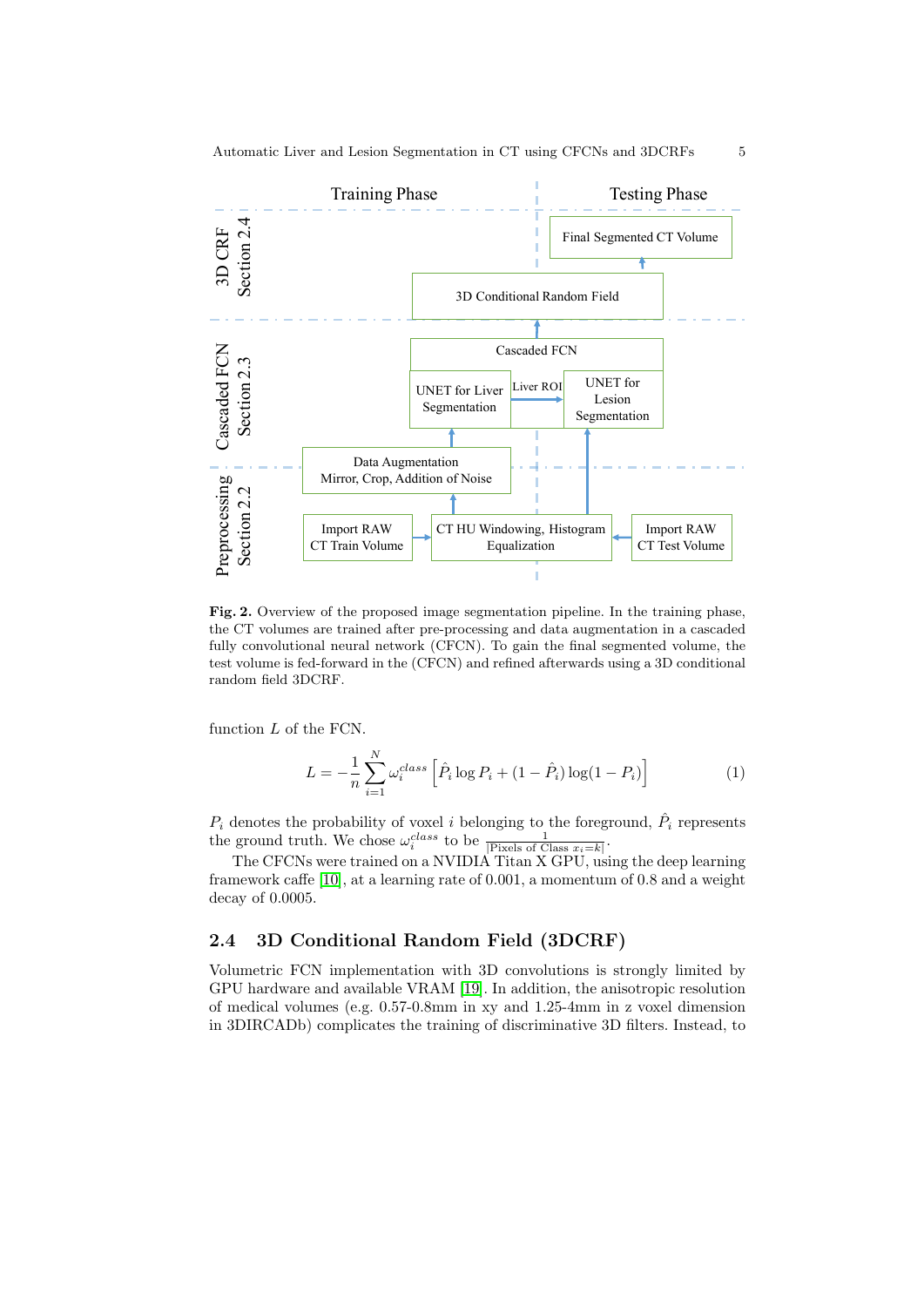6 Christ et al.

capitalise on the locality information across slices within the dataset, we utilize 3D dense conditional random fields CRFs as proposed by [\[13\]](#page-7-20). To account for 3D information, we consider all slice-wise predictions of the FCN together in the CRF applied to the entire volume at once.

We formulate the final label assignment given the soft predictions (probability maps) from the FCN as *maximum a posteriori* (MAP) inference in a dense CRF, allowing us to consider both spatial coherence and appearance.

We specify the dense CRF following [\[13\]](#page-7-20) on the complete graph  $\mathcal{G} = (\mathcal{V}, \mathcal{E})$ with vertices  $i \in \mathcal{V}$  for each voxel in the image and edges  $e_{ij} \in \mathcal{E} = \{(i, j) \; \forall i, j \in \mathcal{V}\}$ V s.t.  $i < j$  between all vertices. The variable vector  $\mathbf{x} \in \mathcal{L}^{N}$  describes the label of each vertex  $i \in V$ . The energy function that induces the according Gibbs distribution is then given as:

$$
E(\mathbf{x}) = \sum_{i \in \mathcal{V}} \phi_i(x_i) + \sum_{(i,j) \in \mathcal{E}} \phi_{ij}(x_i, x_j) , \qquad (2)
$$

where  $\phi_i(x_i) = -\log P(x_i|I)$  are the unary potentials that are derived from the FCNs probabilistic output,  $P(x_i|I)$ .  $\phi_{ij}(x_i, x_j)$  are the pairwise potentials, which we set to:

$$
\phi_{ij}(x_i, x_j) = \mu(x_i, x_j) \left( w_{\text{pos}} \exp\left( -\frac{|p_i - p_j|^2}{2\sigma_{\text{pos}}^2} \right) + w_{\text{bil}} \exp\left( -\frac{|p_i - p_j|^2}{2\sigma_{\text{bil}}^2} - \frac{|I_i - I_j|^2}{2\sigma_{\text{int}}^2} \right) \right) ,
$$
\n(3)

where  $\mu(x_i, x_j) = \mathbf{1}(x_i \neq x_j)$  is the Potts function,  $|p_i - p_j|$  is the spatial distance between voxels i and j and  $|I_i - I_j|$  is their intensity difference in the original image. The influence of the pairwise terms can be adjusted with their weights  $w_{\text{pos}}$  and  $w_{\text{bil}}$  and their effective range is tuned with the kernel widths  $\sigma_{\text{pos}}, \sigma_{\text{bil}}$ and  $\sigma_{\rm int}$ .

We estimate the best labelling  $\mathbf{x}^* = \arg \min_{\mathbf{x} \in \mathcal{L}^N} E(\mathbf{x})$  using the efficient mean field approximation algorithm of [\[13\]](#page-7-20). The weights and kernels of the CRF were chosen using a random search algorithm.

### 3 Results and Discussion

The qualitative results of the automatic segmentation are presented in [Figure 1.](#page-2-1) The complex and heterogeneous structure of the liver and all lesions were detected in the shown images. The cascaded FCN approach yielded an enhancement for lesions with respect to segmentation accuracy compared to a single FCN as can be seen in [Figure 1.](#page-2-1) In general, we observe significant  $6$  additional improvements for slice-wise Dice overlaps of liver segmentations, from mean Dice 93.1% to 94.3% after applying the 3D dense CRF.

Quantitative results of the proposed method are reported in [Table 1.](#page-6-3) The CFCN achieves higher scores as the single FCN architecture. Applying the 3D

<span id="page-5-0"></span> $^6$  Two-sided paired t-test with p-value  $<4\cdot10^{-19}$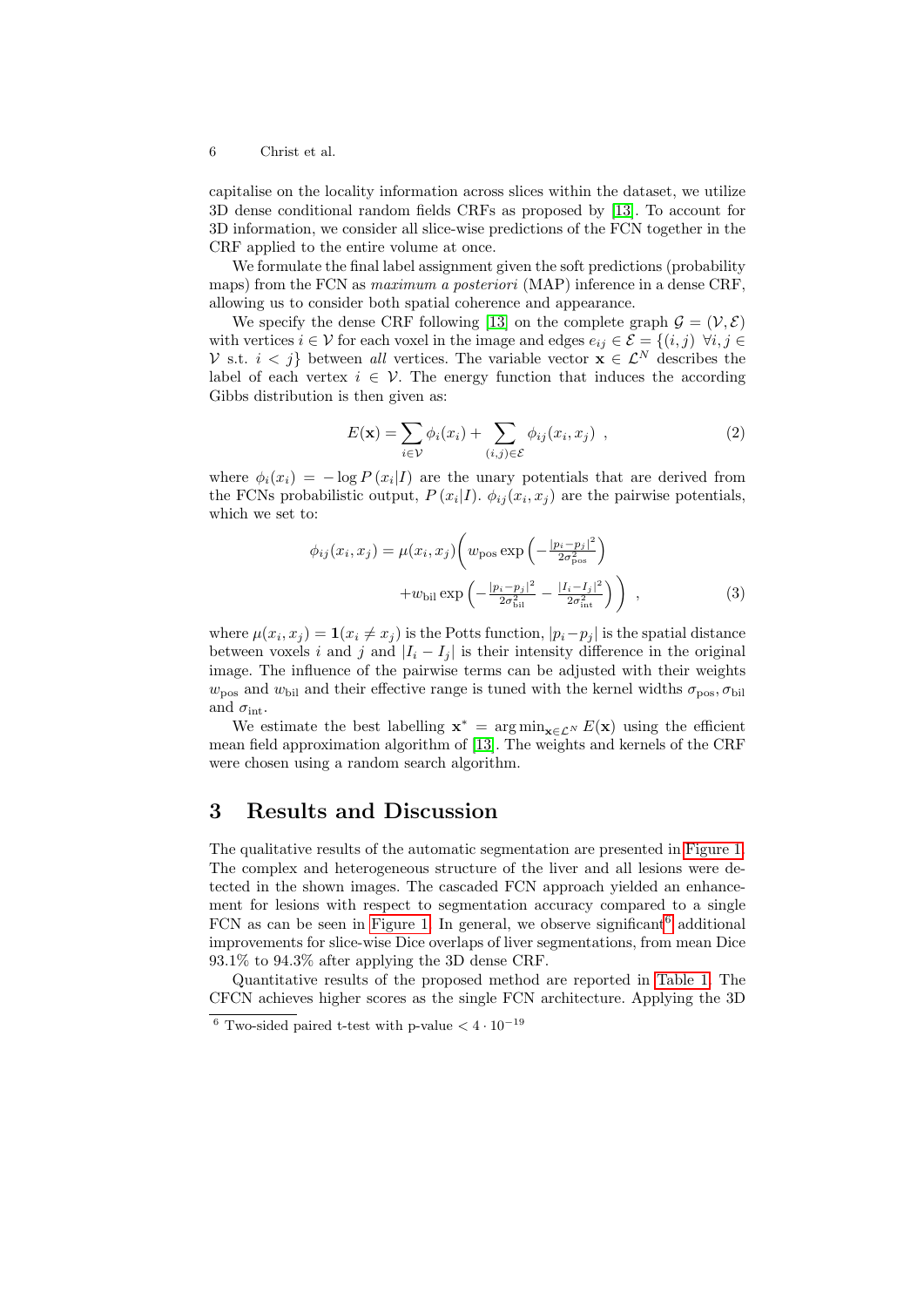Automatic Liver and Lesion Segmentation in CT using CFCNs and 3DCRFs 7

| Approach                                               | $ \% $ |                            | $[\%]$ [mm] [mm] $[\%]$ | VOE RVD ASD MSD DICE |
|--------------------------------------------------------|--------|----------------------------|-------------------------|----------------------|
| UNET as in $[20]$                                      | 39     |                            | 87 19.4 119             | 72.9                 |
| Cascaded UNET                                          |        | $12.8$ $-3.3$ $2.3$ $46.7$ |                         | 93.1                 |
| $\text{Cascaded UNET} + 3D \text{ CRF}$                |        | $10.7 -1.4$ $1.5$ $24.0$   |                         | 94.3                 |
| Li et al. $[16]$ (liver-only)                          |        | $9.2$ $-11.2$ $1.6$ $28.2$ |                         |                      |
| Chartrand et al. $[2]$ (semi-automatic) 6.8 1.7 1.6 24 |        |                            |                         |                      |
| Li et al. $[15]$ (liver-only)                          |        |                            |                         | 94.5                 |

<span id="page-6-3"></span>Table 1. Quantitative segmentation results of the liver on the 3DIRCADb dataset. Scores are reported as presented in the original papers.

CRF improved the segmentations results of calculated metrics further. The runtime per slice in the CFCN is  $2 \cdot 0.2s = 0.4s$  without and 0.8s with CRF.

In comparison to state-of-the-art, such as  $[5,15,16,2]$  $[5,15,16,2]$  $[5,15,16,2]$  $[5,15,16,2]$ , we presented a framework, which is capable of a combined segmentation of the liver and its lesion.

### <span id="page-6-2"></span>4 Conclusion

Cascaded FCNs and dense 3D CRFs trained on CT volumes are suitable for automatic localization and combined volumetric segmentation of the liver and its lesions. Our proposed method competes with state-of-the-art. We provide our trained models under open-source license allowing fine-tuning for other medical applications in CT data [7](#page-6-5) . Additionally, we introduced and evaluated dense 3D CRF as a post-processing step for deep learning-based medical image analysis. Furthermore, and in contrast to prior work such as [\[5,](#page-7-5)[15](#page-7-3)[,16\]](#page-7-2), our proposed method could be generalized to segment multiple organs in medical data using multiple cascaded FCNs. All in all, heterogeneous CT volumes from different scanners and protocols as present in the 3DIRCADb dataset and in clinical trials can be segmented in under 100s each with the proposed approach. We conclude that CFCNs and dense 3D CRFs are promising tools for automatic analysis of liver and its lesions in clinical routine.

### References

- <span id="page-6-0"></span>1. Ben-Cohen, A., et al.: Automated method for detection and segmentation of liver metastatic lesions in follow-up ct examinations. Journal of Medical Imaging (3) (2015)
- <span id="page-6-4"></span>2. Chartrand, G., et al.: Semi-automated liver ct segmentation using laplacian meshes. In: ISBI. pp. 641–644. IEEE (2014)
- <span id="page-6-1"></span>3. Chen, L.C., et al.: Semantic image segmentation with deep convolutional nets and fully connected crfs. ICLR (2015)

<span id="page-6-5"></span> $^7$  Trained models are available at  $\verb|https://github.com/IBBM/Cascaded-FCN|$  $\verb|https://github.com/IBBM/Cascaded-FCN|$  $\verb|https://github.com/IBBM/Cascaded-FCN|$